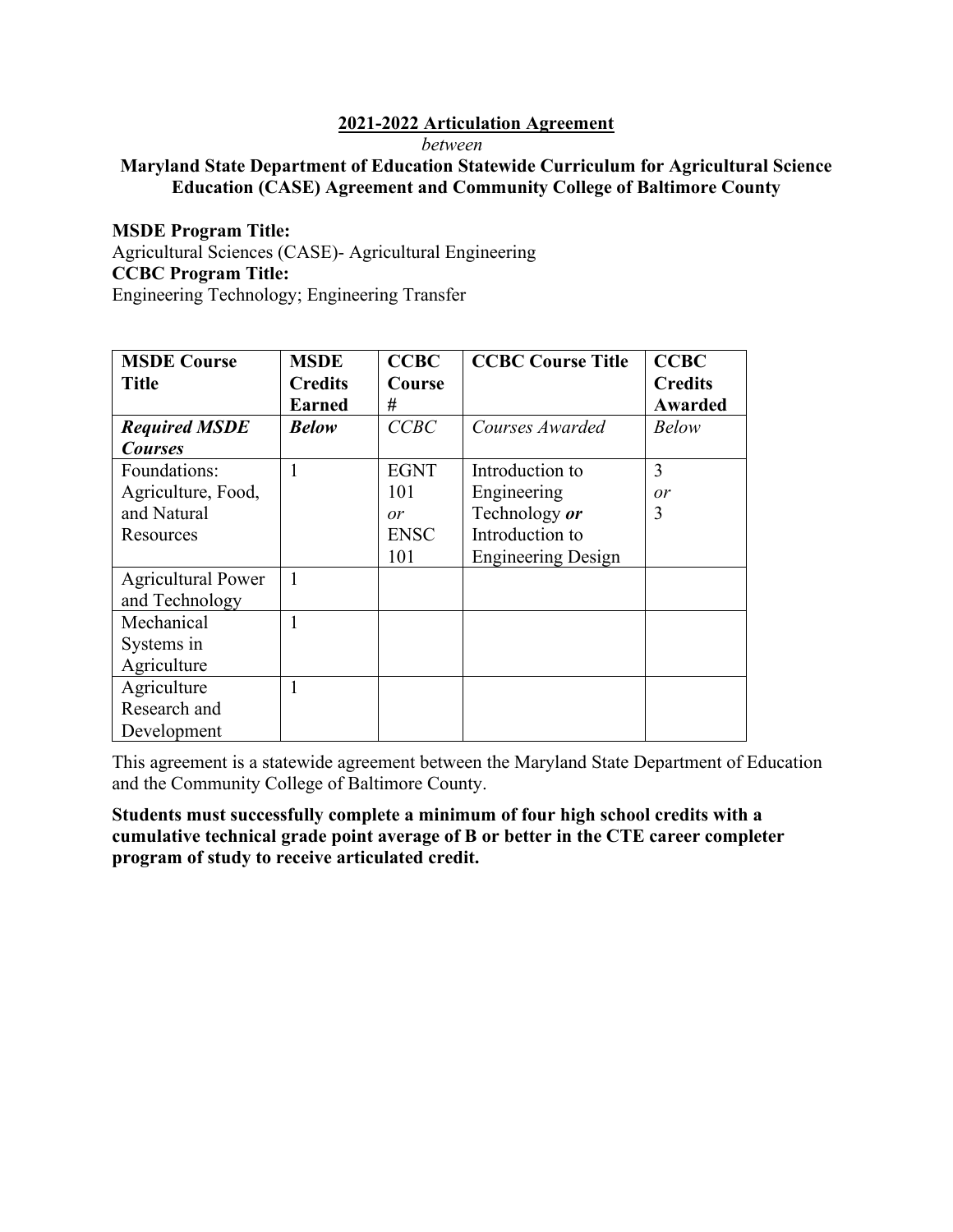*between* 

# **Education (CASE) Agreement and Community College of Baltimore County Maryland State Department of Education Statewide Curriculum for Agricultural Science**

 **MSDE Program Title:**  Agricultural Sciences (CASE) - Animal **CCBC Program Title:**  Veterinary Technology

| <b>MSDE Course</b>   | <b>MSDE</b>    | <b>CCBC</b> | <b>CCBC Course Title</b> | <b>CCBC</b>    |
|----------------------|----------------|-------------|--------------------------|----------------|
| <b>Title</b>         | <b>Credits</b> | Course      |                          | <b>Credits</b> |
|                      | <b>Earned</b>  | #           |                          | <b>Awarded</b> |
| <b>Required MSDE</b> | <b>Below</b>   | CCBC        | Courses Awarded          | <b>Below</b>   |
| <b>Courses</b>       |                |             |                          |                |
| Foundations:         |                | <b>VETT</b> | Intro. to Veterinary     | $\overline{2}$ |
| Agriculture, Food,   |                | 106         | Tech.                    |                |
| and Natural          |                |             |                          |                |
| Resources            |                |             |                          |                |
| Principles of Agr.   | 1              |             |                          |                |
| Science - Animal     |                |             |                          |                |
| Food Science and     | 1              |             |                          |                |
| Safety               |                |             |                          |                |
| Agriculture          |                |             |                          |                |
| Business, Research   |                |             |                          |                |
| and Development      |                |             |                          |                |
| ND Capstone          |                |             |                          |                |

This agreement is a statewide agreement between the Maryland State Department of Education and the Community College of Baltimore County.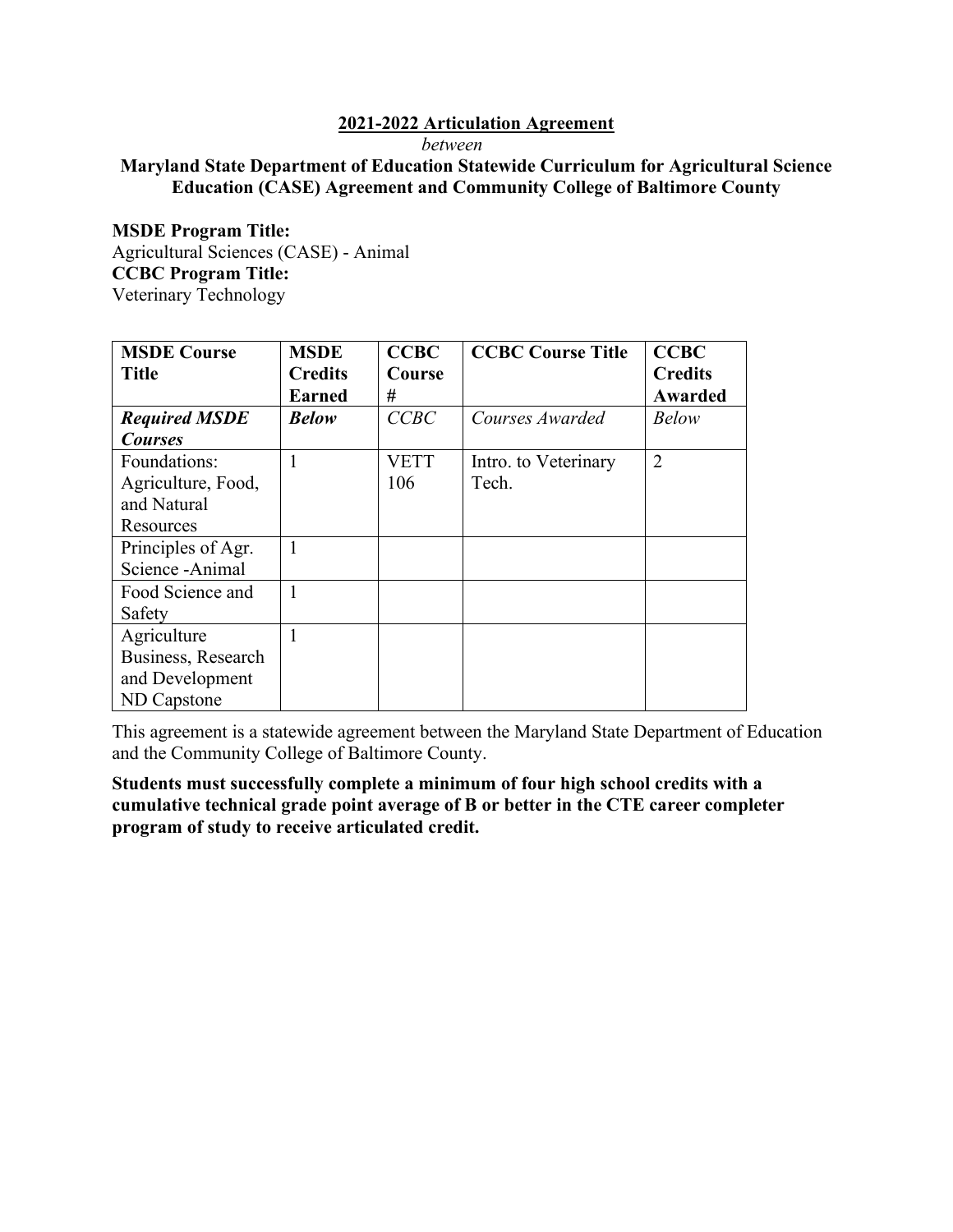*between* 

# **Education (CASE) Agreement and Community College of Baltimore County Maryland State Department of Education Statewide Curriculum for Agricultural Science**

#### **MSDE Program Title:**

Agricultural Sciences (CASE)- Natural Resources **CCBC Program Title:**  Environmental Science

| <b>MSDE Course</b>       | <b>MSDE</b>    | <b>CCBC</b> | <b>CCBC Course Title</b> | <b>CCBC</b>    |
|--------------------------|----------------|-------------|--------------------------|----------------|
| <b>Title</b>             | <b>Credits</b> | Course      |                          | <b>Credits</b> |
|                          | <b>Earned</b>  | #           |                          | Awarded        |
| <b>Required MSDE</b>     | <b>Below</b>   | CCBC        | Courses Awarded          | <b>Below</b>   |
| <b>Courses</b>           |                |             |                          |                |
| Foundations:             | 1              | <b>ENVS</b> | Introduction to          | 3              |
| Agriculture, Food,       |                | 101         | Environmental            |                |
| and Natural              |                |             | Science                  |                |
| Resources                |                |             |                          |                |
| <b>Natural Resources</b> | 1              |             |                          |                |
| and Ecology              |                |             |                          |                |
| Environmental            | 1              |             |                          |                |
| <b>Science Issues</b>    |                |             |                          |                |
| Agriculture              | 1              |             |                          |                |
| Research and             |                |             |                          |                |
| Development              |                |             |                          |                |

This agreement is a statewide agreement between the Maryland State Department of Education and the Community College of Baltimore County.